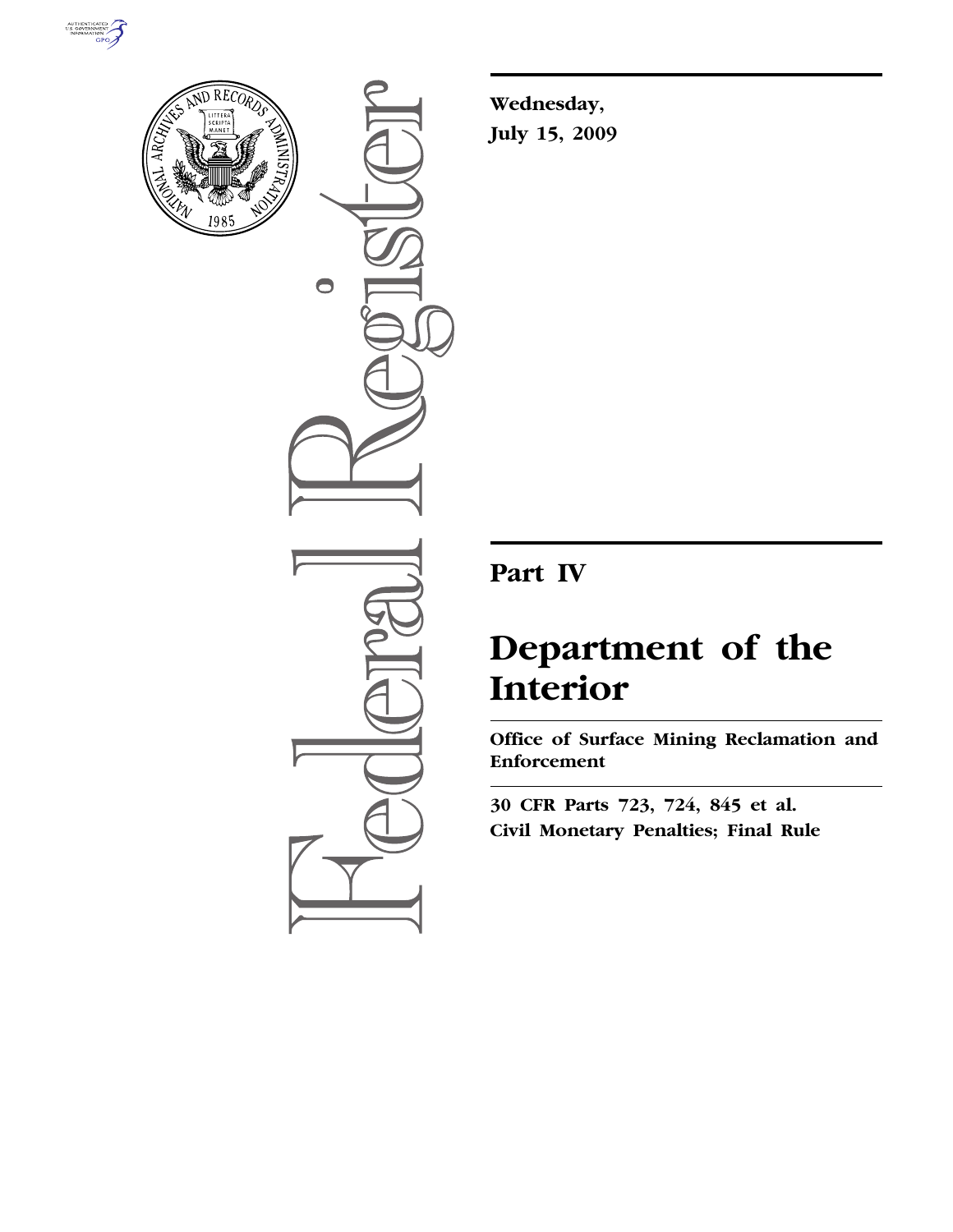# **DEPARTMENT OF THE INTERIOR**

# **Office of Surface Mining Reclamation and Enforcement**

# **30 CFR Parts 723, 724, 845 and 846**

**[Docket ID: OSM–2009–0004]** 

#### **RIN 1029–AC61**

# **Civil Monetary Penalties**

**AGENCY:** Office of Surface Mining Reclamation and Enforcement, Interior. **ACTION:** Final rule.

**SUMMARY:** This rule adjusts the penalty amount of certain civil monetary penalties authorized by the Surface Mining Control and Reclamation Act of 1977 (SMCRA). The rule implements the Federal Civil Penalties Inflation Adjustment Act of 1990 which requires that civil monetary penalties be adjusted for inflation at least once every four years.

**DATES:** *Effective Date:* November 28, 2009.

#### **FOR FURTHER INFORMATION CONTACT:**

Andy DeVito, Office of Surface Mining Reclamation and Enforcement, South Interior Building MS–252, 1951 Constitution Avenue, NW., Washington, DC 20240; Telephone (202) 208–2701. *E-mail: adevito@osmre.gov.* 

#### **SUPPLEMENTARY INFORMATION:**

#### I. Background

- A. The Federal Civil Penalties Inflation Adjustment Act
- B. Method of Calculation
- C. Example of a Calculation
- D. Civil Monetary Penalties Affected by This Adjustment
- E. Effect of the Rule in Federal Program States and on Indian Lands
- F. Effect of the Rule on Approved State Programs
- II. Procedural Matters and Required Determinations

#### **I. Background**

# *A. The Federal Civil Penalties Inflation Adjustment Act*

In an effort to maintain the deterrent effect of civil monetary penalties (CMPs) and promote compliance with the law, the Federal Civil Penalties Inflation Adjustment Act of 1990 (Inflation Adjustment Act), as amended by the Debt Collection Improvement Act of 1996, requires Federal agencies to regularly adjust CMPs for inflation. 28 U.S.C. 2461, note. The Inflation Adjustment Act, as amended, requires each agency to make an initial inflationary adjustment for all applicable CMPs, and to make subsequent adjustments at least once every four years thereafter. We, the

Office of Surface Mining Reclamation and Enforcement (OSM), have adjusted the CMPs authorized by SMCRA on three previous occasions: November 28, 1997 (62 FR 63274), November 21, 2001 (66 FR 58644), and November 22, 2005 (70 FR 70698). As required by the Inflation Adjustment Act, we are again adjusting our CMPs according to the formula set forth in the law.

Under the Inflation Adjustment Act, the amount of the adjustment for a CMP is determined by increasing the CMP by the amount of the cost-of-living adjustment. The cost-of-living adjustment is defined as the percentage of each CMP by which the Consumer Price Index for the month of June of the calendar year preceding the adjustment exceeds the Consumer Price Index for the month of June of the calendar year in which the amount of the CMP was last set or adjusted. The Inflation Adjustment Act defines the Consumer Price Index as the ''Consumer Price Index for all urban-consumers [the CPI– U] published by the Department of Labor.'' *See* 28 U.S.C. 2461, note. The Inflation Adjustment Act specifies that any resulting increases in a CMP must be rounded according to a stated rounding formula. *Id.* The increased CMPs apply only to violations that occur after the date the increase takes effect. *Id.* 

#### *B. Method of Calculation*

Because these adjustments will be effective before December 31, 2009, we are calculating the CMP increases based on the CPI–U inflation factor for the month of June 2008, which is 218.815. Because of the rounding formula contained in the Inflation Adjustment Act, we did not adjust all CMPs in 2001 or 2005. Thus, we are using three different multipliers for the current CMP adjustments.

First, for the CMPs that were last adjusted in 1997, we are using a multiplier of 1.3650 (a 36.5 percent increase). We arrived at this multiplier by dividing the CPI–U for June 2008 (218.815) by the CPI–U for June 1997 (160.3).

Second, for the CMPs that were last adjusted in 2001, we are using a multiplier of 1.2293 (a 22.93 percent increase). We arrived at this multiplier by dividing the CPI–U for June 2008 (218.815) by the CPI–U for June 2001 (178.0).

Last, for the CMPs that were last adjusted in 2005, we are using a multiplier of 1.1250 (a 12.50 percent increase). We arrived at this multiplier by dividing the CPI–U for June 2008 (218.815) by the CPI–U for June 2005 (194.5).

Any potential increase under these adjustments is subject to the rounding formula set forth in section 5(a) of the Inflation Adjustment Act. *See* 28 U.S.C. 2461, note. Under the formula, any increase must be rounded to the nearest:

(1) Multiple of \$10 in the case of penalties less than or equal to \$100;

(2) Multiple of \$100 in the case of penalties greater than \$100 but less than or equal to \$1,000;

(3) Multiple of \$1,000 in the case of penalties greater than \$1,000 but less than or equal to \$10,000;

(4) Multiple of \$5,000 in the case of penalties greater than \$10,000 but less than or equal to \$100,000;

(5) Multiple of \$10,000 in the case of penalties greater than \$100,000 but less than or equal to \$200,000; and

(6) Multiple of \$25,000 in the case of penalties greater than \$200,000.

#### *C. Example of a Calculation*

The following example illustrates the inflation adjustment calculation based on a CMP that was last adjusted in 2005: Generally, OSM assigns points to a violation as described in 30 CFR 845.13. The CMP owed is based on the number of points received. So, under our existing regulations in 30 CFR 845.14, a violation totaling 70 points would amount to a \$6,500 CMP.

To adjust this amount, using the formula above, we multiply \$6,500 by the inflation factor of 1.1250, resulting in a raw inflation amount of \$7,312.50. Because the Inflation Adjustment Act requires us to round any increase in the CMP amount, we must then calculate the difference in the raw inflation amount and the existing penalty. So, we subtract the current penalty amount (\$6,500.00) from the raw inflation adjustment (\$7,312.50), which results in an increase of \$812.50.

The rounding formula in section 5(a) of the Inflation Adjustment Act specifies that if the penalty is greater than \$1,000 but less than \$10,000, the increase must be rounded to the nearest multiple of \$1,000. Therefore, we round \$812.50 up to \$1,000.00. Finally, we add the rounded increase (\$1,000.00) to the existing penalty (\$6,500.00), resulting in a new penalty amount of \$7,500.00.

For those CMPs that were last adjusted in 1997 or 2001, the calculation would be the same, but the multiplier would be either 1.3650 or 1.2293, instead of 1.1250. When the regulations in 30 CFR 845.14 were issued in 1982 (47 FR 35640), the amount of the civil penalty that was assessed increased by \$20.00 with each additional point that was assessed from 2 through 25, and the penalty increased by \$100.00 with each additional point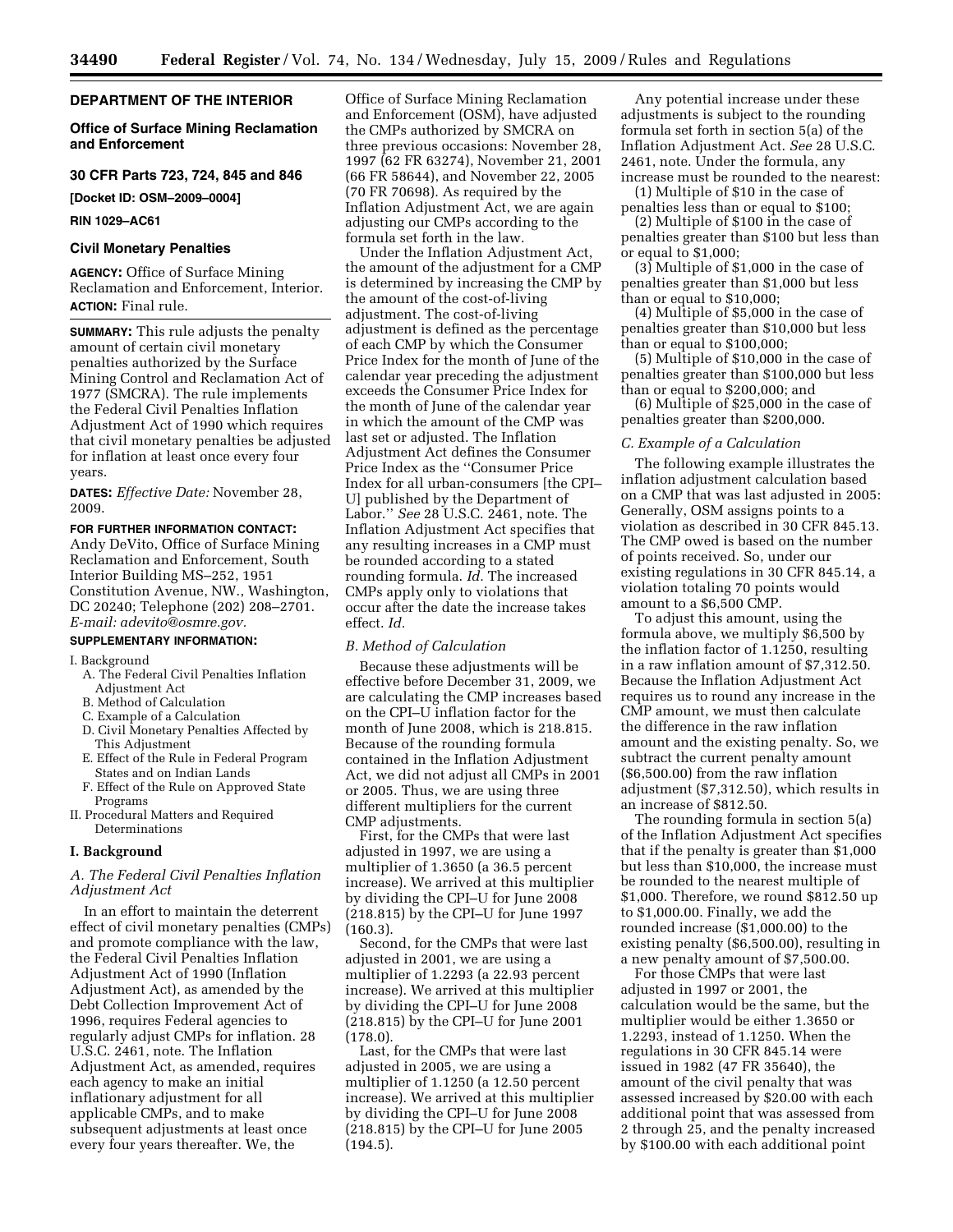that was assessed from 25 through 70. For example, an assessment of 47 points resulted in a penalty of \$2,700.00, and an assessment of 48 points resulted in an assessment of \$2,800.00. Because of the rounding formula required by the law, the difference in the penalty amount for each additional point is no longer consistent in many instances.

# *D. Civil Monetary Penalties Affected by This Adjustment*

Section 518 of SMCRA, 30 U.S.C. 1268, authorizes the Secretary of the Interior to assess CMPs for violations of SMCRA. OSM's regulations implementing the CMP provisions of section 518 are located in 30 CFR parts 723, 724, 845, and 846. Because of the rounding formula specified in the Inflation Adjustment Act, we are only adjusting CMPs in four sections—30 CFR 723.14, 724.14, 845.14, and 846.14. When we review and adjust our CMPs in 2013, we will compare the CPI–U for June 2012 with the CPI–U for the year in which each CMP was last adjusted. In some instances that will be 2001, 2005, or 2009.

# *E. Effect of the Rule in Federal Program States and on Indian Lands*

The increase in civil monetary penalties contained in this rule will apply through cross-referencing to the following Federal program states: Arizona, California, Georgia, Idaho, Massachusetts, Michigan, North Carolina, Oregon, Rhode Island, South Dakota, Tennessee, and Washington. The Federal programs for those States appear at 30 CFR parts 903, 905, 910, 912, 921, 922, 933, 937, 939, 941, 942, and 947, respectively. The increase in civil monetary penalties also applies through cross-referencing to Indian lands under the Federal program for Indian lands as provided for in 30 CFR 750.18.

# *F. Effect of the Rule on Approved State Programs*

Section 518(i) of SMCRA requires that the civil penalty provisions of each State program contain penalties which are ''no less stringent than'' those set forth in SMCRA. Our regulations specify that each State program ''shall contain penalties which are no less stringent than those set forth in section 518 of the Act and shall be consistent with 30 CFR part 845.'' 30 CFR 840.13(a). In order to implement the penalty provisions of section 518(a) of SMCRA, we developed a point system for determining the amount of the CMP to assess for a violation of our regulations. 44 FR 15461–63 (Mar. 13, 1979). However, in a 1980 decision on OSM's regulations

governing CMPs, the U.S. District Court for the District of Columbia held that because section 518 of SMCRA fails to enumerate a point system for assessing CMPs, we cannot require the States to adopt the point system and civil penalty amounts found in 30 CFR 845.14. *In re Permanent Surface Mining Regulation Litigation,* No. 79–1144, Mem. Op. (D.D.C. Feb. 26, 1980), 14 Env't Rep. Cas. (BNA) 1083. In response to the Secretary's request for clarification, the Court further stated that it could not uphold requiring the States to impose penalties as stringent as those appearing in 30 CFR 845.15. *In re Permanent Surface Mining Regulation Litigation,*  No. 79–1144, Mem. Op. (D.D.C. May 16, 1980), 19 Env't Rep. Cas. (BNA) 1477. As a result of the litigation, 30 CFR 840.13(a) was suspended in part on August 4, 1980. 45 FR 51548. Consequently, State regulatory programs are not required to mirror all of the penalty provisions of our regulations.

# **II. Procedural Matters and Required Determinations**

# *Administrative Procedure Act*

This final rule has been issued without prior public notice or opportunity for public comment. The Administrative Procedure Act (APA) provides an exception to the notice and comment procedures when an agency finds there is good cause for dispensing with such procedures on the basis that they are impracticable, unnecessary, or contrary to the public interest. 5 U.S.C. 553(b). We have determined that under 5 U.S.C. 553(b), good cause exists for dispensing with the notice of proposed rulemaking and public comment procedures for this rule. This rulemaking is consistent with the statutory authority and requirements set forth in the Inflation Adjustment Act as amended by the Debt Collection Improvement Act of 1996. The Inflation Adjustment Act requires that we adjust our CMPs once every four years and specifies the manner in which the adjustment is to be made. Accordingly, the adjustments made are ministerial, technical, and non-discretionary.

# *Executive Order 12866—Regulatory Planning and Review*

This rule has been reviewed under the provisions of Executive Order 12866 and is not considered a significant regulatory action. This determination is based on the fact that the rule adjusts OSM's CMPs according to the formula contained in the Inflation Adjustment Act. OSM has no discretion in making the adjustments. Further, most coal mining operations subject to the rule do

not engage in prohibited activities and practices and, as a result, we believe that the aggregate economic impact of these revised regulations will be minimal, affecting only those who may engage in prohibited behavior in violation of SMCRA.

Our civil penalty data for Fiscal Years 2005–2008 indicates that over a four year period, we collected an average of approximately \$129,000 annually for all violations. If we assume that the average annual collection remains constant at \$129,000, and we adjusted that collection figure for inflation using the largest inflation factor contained in this rule (36.50 percent), the CMPs collected annually under the new penalty amounts would result in an annual increase of approximately \$47,000 for a total CMP collection of \$176,000 annually. Because the majority of the increases are based on lower inflation factors (22.93 percent or 12.50 percent) the actual annual increase will be even less. Consequently, the annual increase in CMPs that we might reasonably expect to collect under the revised dollar amounts contained in this rule is substantially less than the \$100 million annual threshold contained in Executive Order 12866 for an economically significant rule. Based on the above data, we have determined that:

a. The rule will not have an annual effect of \$100 million or more on the economy, nor will it adversely affect in a material way the economy, productivity, competition, jobs, the environment, public health or safety, or State, local, or Tribal governments or communities.

b. The rule will not create a serious inconsistency or otherwise interfere with an action taken or planned by another agency.

c. The rule will not alter the budgetary effects of entitlements, grants, user fees, or loan programs or the rights or obligations of their recipients.

d. The rule does not raise novel legal or policy issues.

#### *Regulatory Flexibility Act*

The Department of the Interior certifies that this revision will not have a significant economic impact on a substantial number of small entities under the Regulatory Flexibility Act (5 U.S.C. 601 *et seq.*). As discussed above, the aggregate economic impact of this rulemaking on small business entities should be minimal, and affects only those who violate the provisions of SMCRA.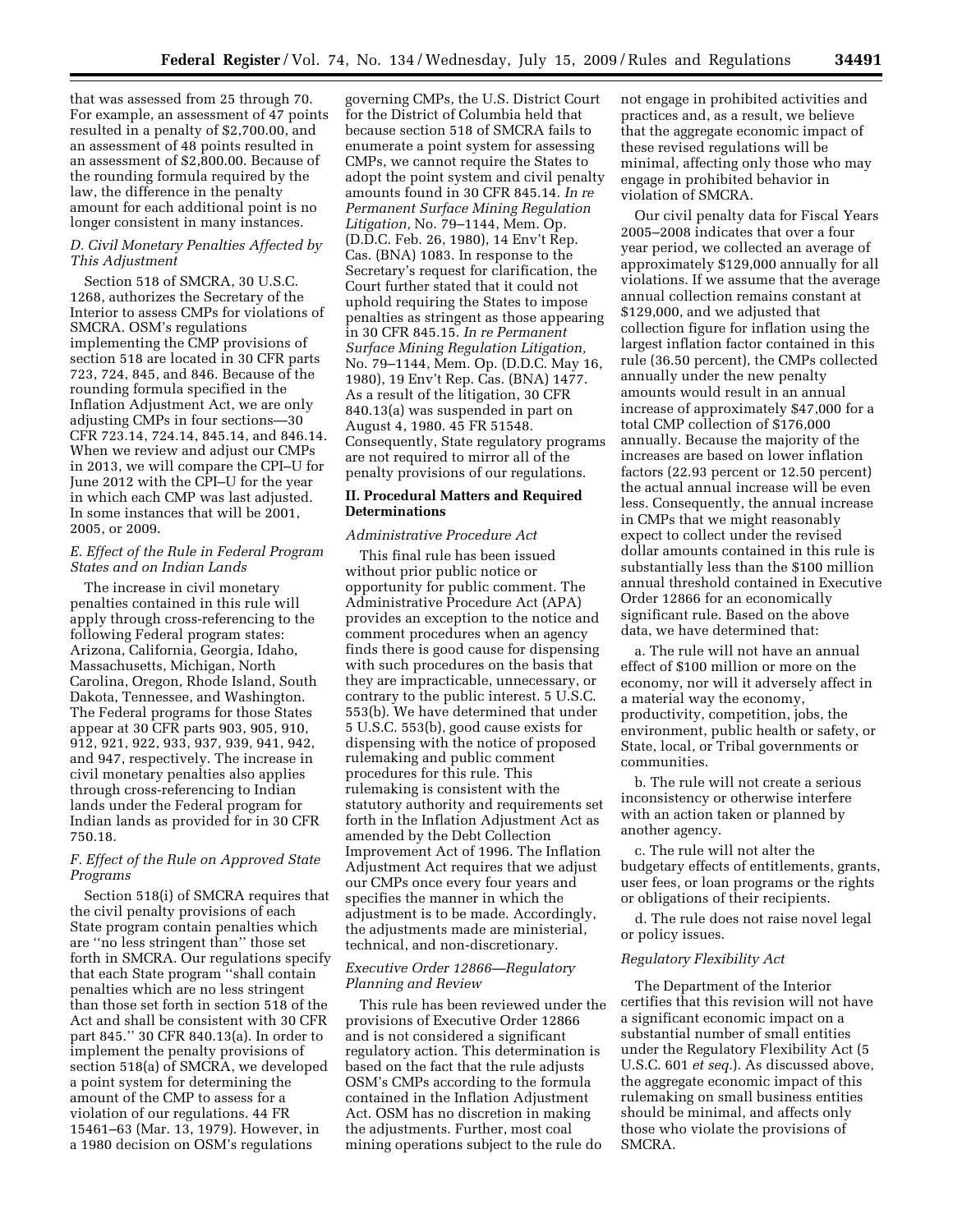*Small Business Regulatory Enforcement Fairness Act* 

For the reasons previously stated, this rule is not considered a major rule under 5 U.S.C. 804(2), the Small Business Regulatory Enforcement Fairness Act. This rule:

1. Will not have an annual effect on the economy of \$100 million.

2. Will not cause a major increase in costs or prices for consumers, individual industries, federal, state, or local government agencies, or geographic regions because the rule does not impose new requirements on the coal mining industry or consumers.

3. Will not have significant adverse effects on competition, employment, investment, productivity, innovation, or the ability of U.S. based enterprises to compete with foreign-based enterprises.

#### *Unfunded Mandates Reform Act*

This rule does not impose an unfunded mandate on State, local, or tribal governments or the private sector of more than \$100 million per year. The rule does not have a significant or unique effect on State local or tribal governments or the private sector. As previously discussed, the annual increase in CMPs that we might reasonably expect to collect under the revised dollar amounts contained in this rule is substantially less than the \$100 million annual threshold. A statement containing the information required by the Unfunded Mandates Reform Act (2 U.S.C. 1531 *et seq.*) is not required.

#### *Federal Paperwork Reduction Act*

This rule does not contain collections of information which require approval by the Office of Management and Budget under 44 U.S.C. 3501 *et seq.* 

# *National Environmental Policy Act*

This rule does not constitute a major Federal action significantly affecting the quality of the human environment. A detailed statement under the National Environmental Policy Act of 1969 is not required because the rule is covered by the categorical exclusion listed in the Department of the Interior regulations at 43 CFR 46.210(i). That categorical exclusion covers policies, directives, regulations and guidelines that are of an administrative, financial, legal, technical, or procedural nature. We have also determined that the rule does not involve any of the extraordinary circumstances listed in 43 CFR 46.215 that would require further analysis under the National Environmental Policy Act.

# *Executive Order 12988—Civil Justice Reform*

This rule complies with the requirements of Executive Order 12988. Specifically, this rule:

(a) Meets the criteria of section 3(a) requiring that all regulations be reviewed to eliminate errors and ambiguity and be written to minimize litigation; and

(b) Meets the criteria of section 3(b)(2) requiring that all regulations be written in clear language and contain clear legal standards.

# *Executive Order 13211—Regulations That Significantly Affect the Supply, Distribution, or Use of Energy*

Executive Order 13211 requires agencies to prepare a Statement of Energy Effects for a rule that is (1) considered significant under Executive Order 12866, and (2) likely to have a significant adverse effect on the supply, distribution, or use of energy. Because this rule is not considered significant under Executive Order 12866 and is not expected to have a significant adverse effect on the supply, distribution, or use of energy, a Statement of Energy Effects is not required.

*Executive Order 13175—Consultation and Coordination With Indian Tribal Governments* 

In accordance with Executive Order 13175, we have evaluated the potential effects of this rule on Federallyrecognized Indian tribes and have determined that the proposed revisions would not have substantial direct effects on the relationship between the Federal Government and Indian Tribes, or on the distribution of power and responsibilities between the Federal Government and Indian Tribes.

# *Executive Order 12630—Takings*

Under the criteria in Executive Order 12630, this rule does not have significant takings implications; therefore, a takings implication assessment is not required. This determination is based on the fact that the rule will not have an impact on the use or value of private property.

#### *Executive Order 13132—Federalism*

This rule does not have Federalism implications. It will not have ''substantial direct effects on the States, on the relationship between the national government and the States, or on the distribution of power and responsibilities among the various levels of government.''

#### *Data Quality Act*

In developing this rule we did not conduct or use a study, experiment, or survey requiring peer review under the Data Quality Act (Pub. L. 106–554).

# **List of Subjects**

# *30 CFR Part 723*

Administrative practice and procedure, Penalties, Surface mining, Underground mining.

#### *30 CFR Part 724*

Administrative practice and procedure, Penalties, Surface mining, Underground mining.

#### *30 CFR Part 845*

Administrative practice and procedure, Law enforcement, Penalties, Reporting and recordkeeping requirements, Surface mining, Underground mining.

#### *30 CFR Part 846*

Administrative practice and procedure, Penalties, Surface mining, Underground mining.

Dated: June 9, 2009.

#### **Ned Farquhar,**

*Acting Assistant Secretary, Land and Minerals Management.* 

■ For the reasons set out in the preamble, 30 CFR parts 723, 724, 845 and 846 are amended as follows:

# **PART 723—CIVIL PENALTIES**

■ 1. The authority citation for Part 723 continues to read as follows:

**Authority:** 28 U.S.C. 2461, 30 U.S.C. 1201 *et seq.,* and 31 U.S.C. 3701.

■ 2. Section 723.14 is amended by revising the table to read as follows:

#### **§ 723.14 Determination of amount of penalty.**

| Points | <b>Dollars</b> |
|--------|----------------|
| 1      | 32             |
| 2      | 64             |
| 3      | 86             |
| 4      | 108            |
| 5      | 110            |
| 6      | 132            |
| 7      | 254            |
| 8      | 276            |
| 9      | 298            |
| 10     | 320            |
| 11     | 342            |
| 12     | 364            |
| 13     | 386            |
| 14     | 508            |
|        |                |
| 15     | 530            |
| 16     | 552            |
| 17     | 574            |
| 18     | 596            |
| 19     | 618            |
| 20     | 640            |